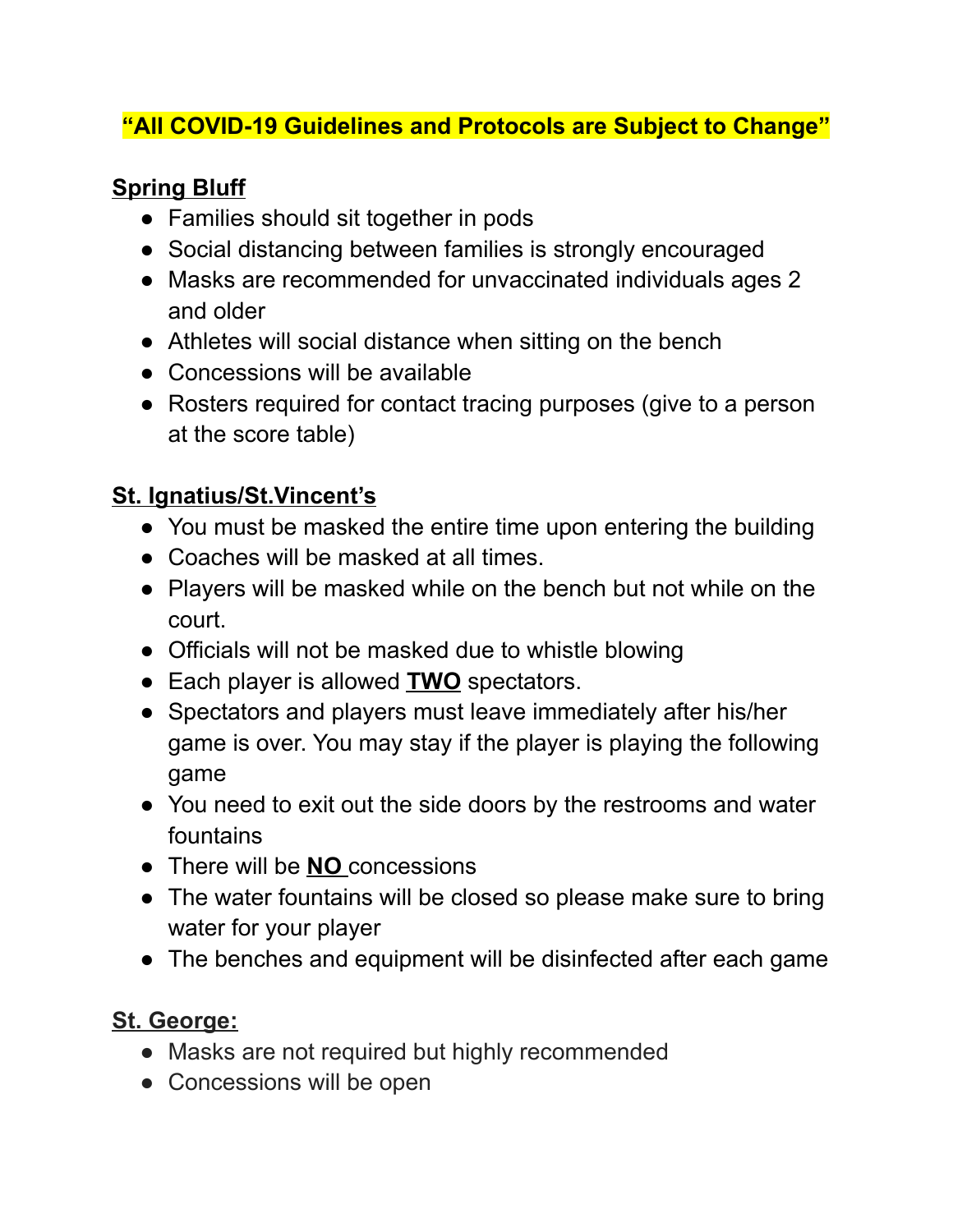- We will mark the bleachers for social distancing
- We are not limiting attendance but do suggest that only immediate family attend games to try and limit attendance

## **Franklin County R-II**

- Masks are not required but **highly** recommended
- NO CONCESSIONS (we will have water)
- Social Distancing will be encouraged
- We are not limiting attendance but do suggest that only immediate family attend games to try and limit attendance
- After athletes are finished with their game, they are encouraged to leave and not stay for the following game

# **St. Gertrude:**

- Masks are not required
- Concessions will be open
- We will mark the bleachers Home and Visitor
- We are not limiting attendance

### **Immaculate Conception**

- Masks are optional
- Concession stand open with pre-packaged options
- Social Distancing encouraged
- Not limiting attendance

### **Strain-Japan**

- Masks are optional
- Concession stand open
- Social Distancing encouraged
- Not limiting attendance

### **Borgia Grade School**

● Masks are not required but highly recommended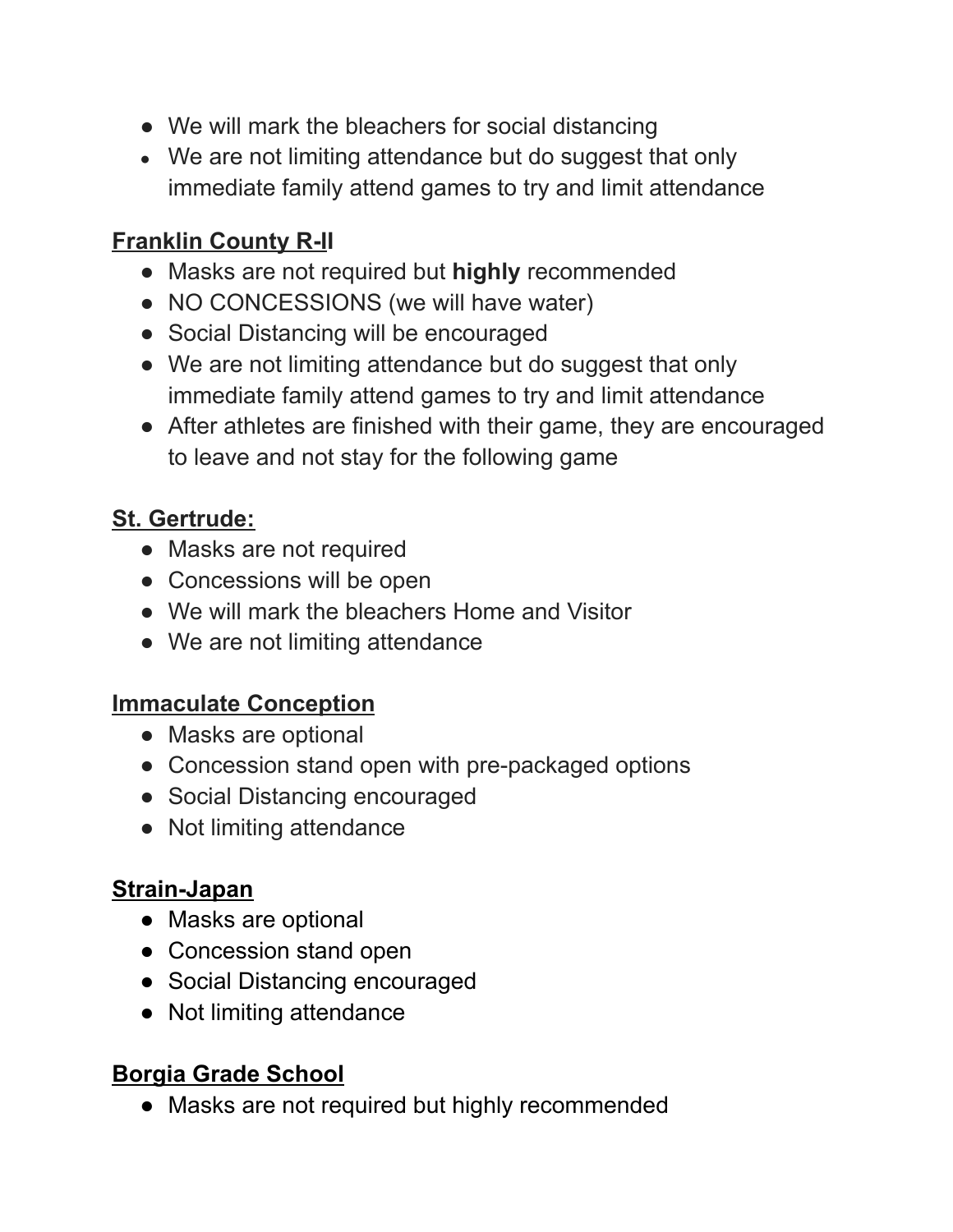- We encourage safe distancing in the gym
- Concessions will be open
- No limit on attendance
- Coaches will compile a roster of players, coaches, refs, the date, and their phone numbers from both teams for contact tracing purposes. This will be left on the left corner of the stage

#### **Lonedell R-14**

- Masks are optional, but *highly* encouraged
- Concession stands open
- Social Distancing will be available and encouraged
- No attendance limit, but suggest families limit themselves and sit together as a family

## **St. John's**

- There can only be **2 spectators** per player at each game.
	- **NO** KIDS are allowed at the games unless they are playing in the next game.
- Coaches and players can arrive 30 minutes early for the first game. As far as the second game, coaches and players can come into our gym 10 minutes before their game starts. Players cannot be in the gym unless accompanied by a coach. Please gather in the right corner by the tables.
- Please sit in the designated areas for home and away.
- We ask that as soon as the first game is over, parents will need to exit the door closest to the concession stand - door 4. Parents for the second game will need to wait until the first game is cleared out of the gym before they can come in. Please be patient during this process.
- Masks are not required but encouraged.